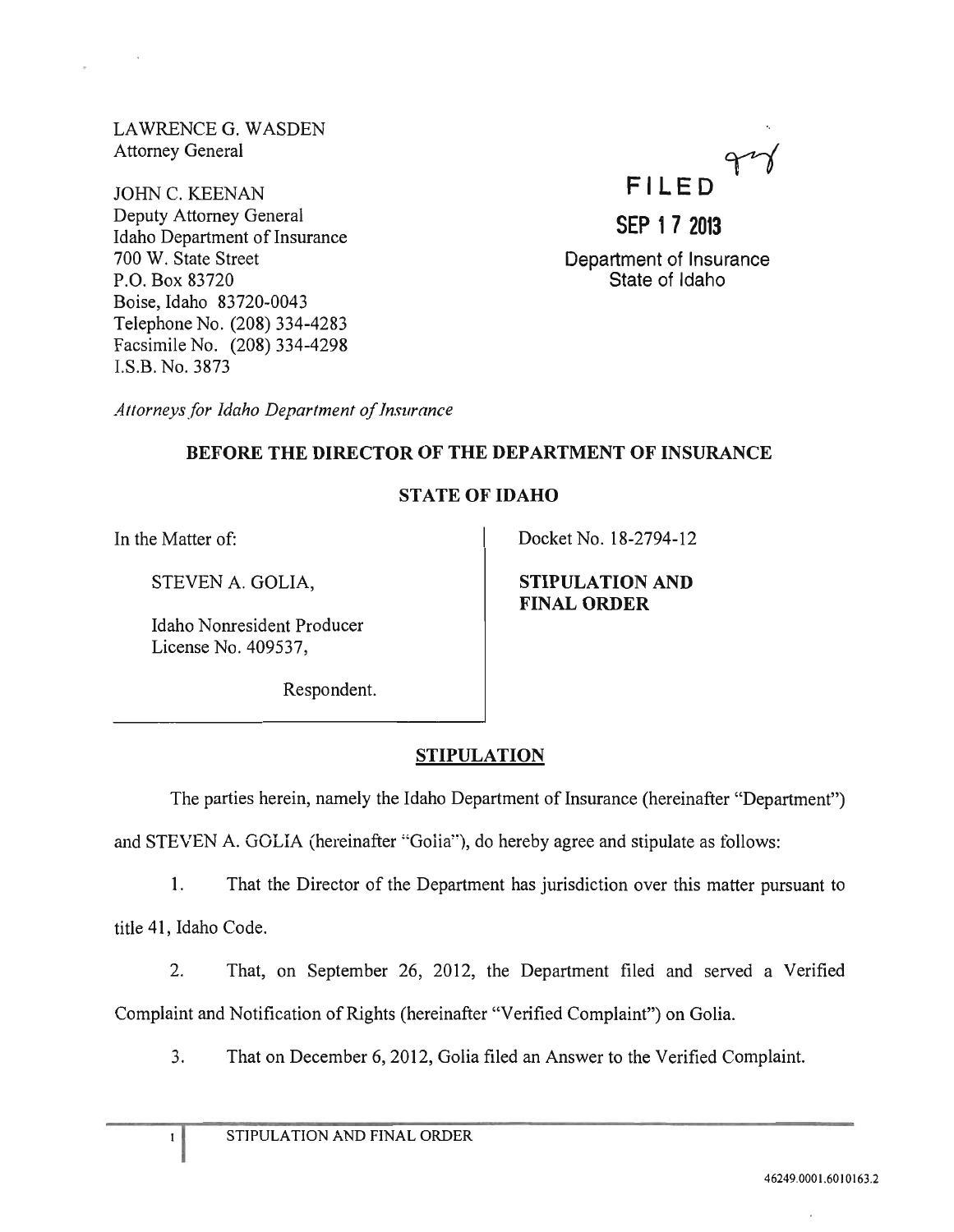4. That the Verified Complaint set forth three (3) alleged violations of title 41, Idaho Code, namely Idaho Code §§ 41-1201 and 41-1016(1)(b) and (h).

5. That the parties hereto believe that this matter may be settled by a negotiated and stipulated settlement.

matter: 6. That, in consideration of the foregoing and of dismissal of the above-entitled

- a. Golia neither admits nor denies that he violated Idaho Code §§ 41-1201 and 41-1016(1 )(b) and (h); and Golia neither admits nor denies that he solicited, negotiated, procured, or effectuated insurance, as those terms are defined or used in the Idaho Insurance Code, nor does Golia admit or deny that he assisted an unauthorized insurer in transacting insurance in Idaho;
- b. Golia stipulates, agrees, and covenants that he shall not now or in the future, whether licensed or not licensed in the state of Idaho as a producer, solicit, negotiate, procure, or effectuate surety bonds in the state of Idaho or with Idaho residents, including but not limited to surety bonds that are to be performed in Idaho; and Golia further stipulates, agrees, and covenants that he shall not, whether licensed or not licensed in the state of Idaho as a producer, assist in the issuance or administration of surety bonds for public or private contracts to be performed in the state of Idaho, including but not limited to federal construction projects governed by or subject to the Federal Acquisition Regulations System, 48 C.F.R. Title 48, or its subsequent equivalent;

 $2|$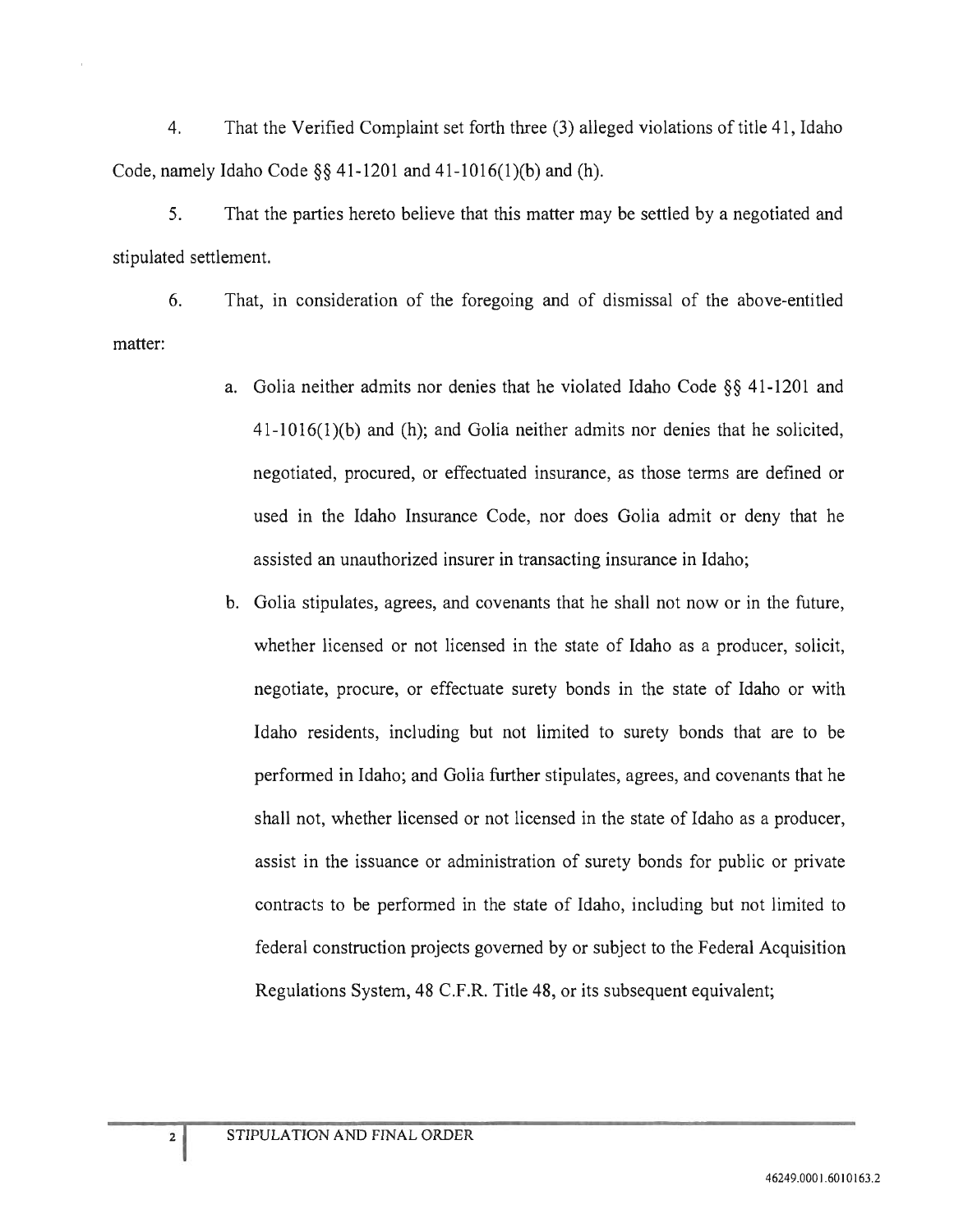- c. The Director of the Department may enter a Final Order imposing a Five Hundred Dollar (\$500.00) administrative penalty against Golia, due and payable immediately upon entry of said Final Order;
- d. Golia shall voluntarily surrender his Idaho Nonresident Producer License No. 409537 and shall not re-apply for an Idaho producer license for a period of one (1) year from the date of entry of said Final; and
- e. Golia shall immediately return the original Idaho Nonresident Producer License No. 409537 to the Idaho Department of Insurance, P.O. Box 83720, Boise, Idaho 83720-0043; or in the alternative provide to the Department an appropriately executed affidavit setting forth that the Idaho Nonresident Producer License No. 409537 is lost.

7. That, before executing this Stipulation, Golia has had the opportunity to review this Stipulation with an attorney of his choice and to seek appropriate advice and counsel relating thereto.

8. That the terms of this Stipulation are appropriate and proper under the circumstances referenced herein, and that the parties hereto have entered into this Stipulation knowingly, voluntarily, and with full knowledge of any rights they may be waiving thereby.

9. That the parties hereto waive their right to notice and hearing at which they may be represented by counsel, present evidence, and examine witnesses. The parties hereto further waive their right of reconsideration, appeal, and other rights as set forth in title 67, chapter 52, Idaho Code, including the right to submit this matter for review by a court of competent jurisdiction.

 $\overline{\mathbf{3}}$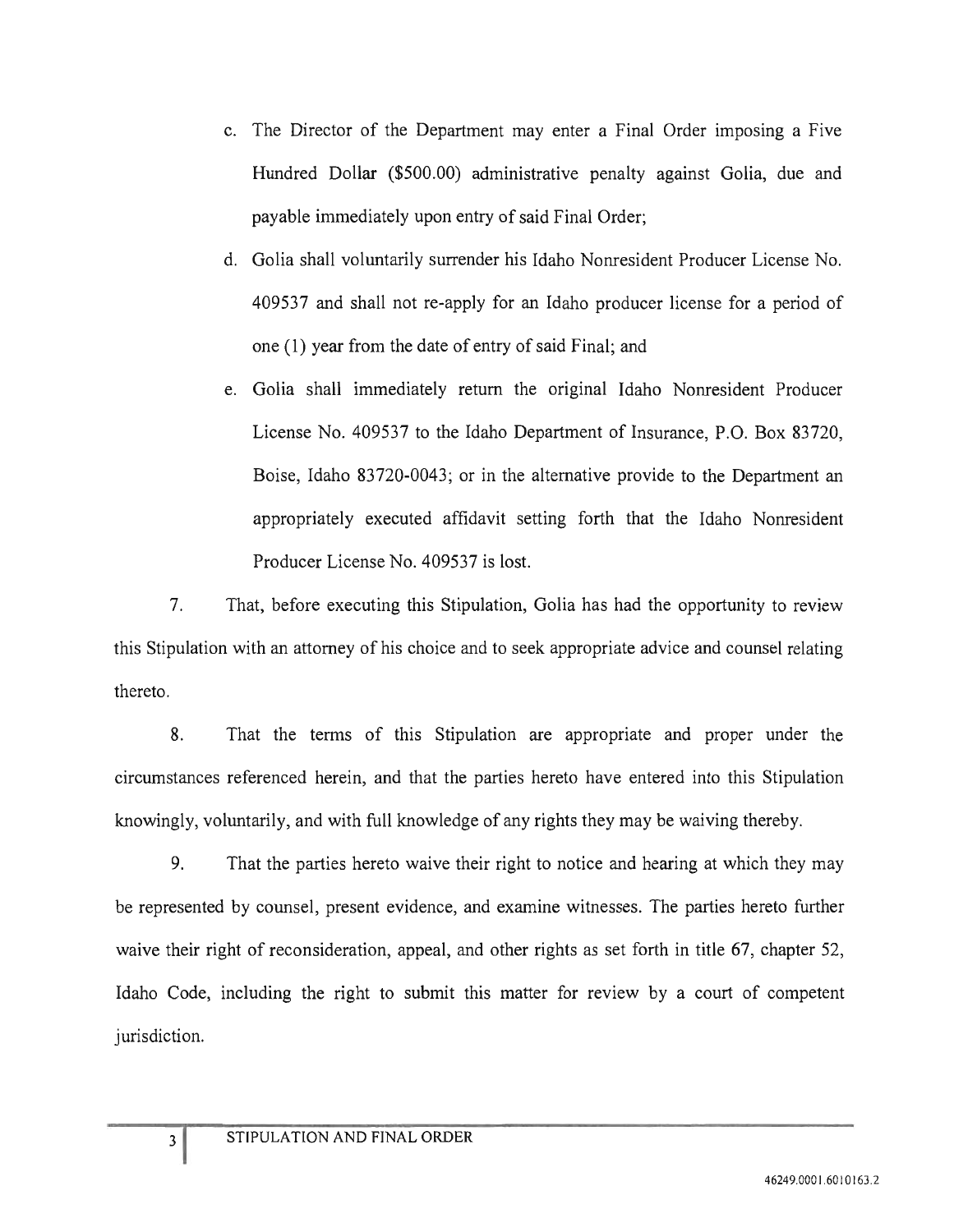10. That the parties hereto have reviewed the proposed Final Order and agree as to its form and that said Final Order may be submitted to the Director of the Department for his review and signature.

IT IS SO AGREED.

DATED this  $4\pi$ <sup>th</sup>day of  $\int \epsilon \cdot \epsilon \cdot \epsilon h \cdot \epsilon \cdot \epsilon_{\text{R}}$ , 2013.

RESPONDENT

Estodia

STEVEN A. GOLIA Idaho Nonresident Producer License No. 409537

STATE OF COUNTY OF

On this  $\frac{\sqrt{16}}{2}$  day of  $\sqrt{\frac{1}{2}}$  r  $\sqrt{\frac{1}{2}}$  r , 2013, before me, the undersigned Notary Public, personally appeared STEVEN A. GOLIA, proved to me on the basis of satisfactory evidence to be the person whose name is subscribed to the within instrument, and acknowledged that he executed the same.

Notary Public Residing at **MATTHEW GOLIA**<br>**mmission # 2415266** Public. State of New Jersey My Commission Expires . **December** 06, **2016** 

STIPULATION AND FINAL ORDER APPROVED AS TO FORM:

 $\overline{\mathbf{4}}$ 

 $By:$  fur  $HQ$ Richard A. Riley, Esq. Hawley Troxell Ennis & Hawley LLP Attorneys for Steven A. Golia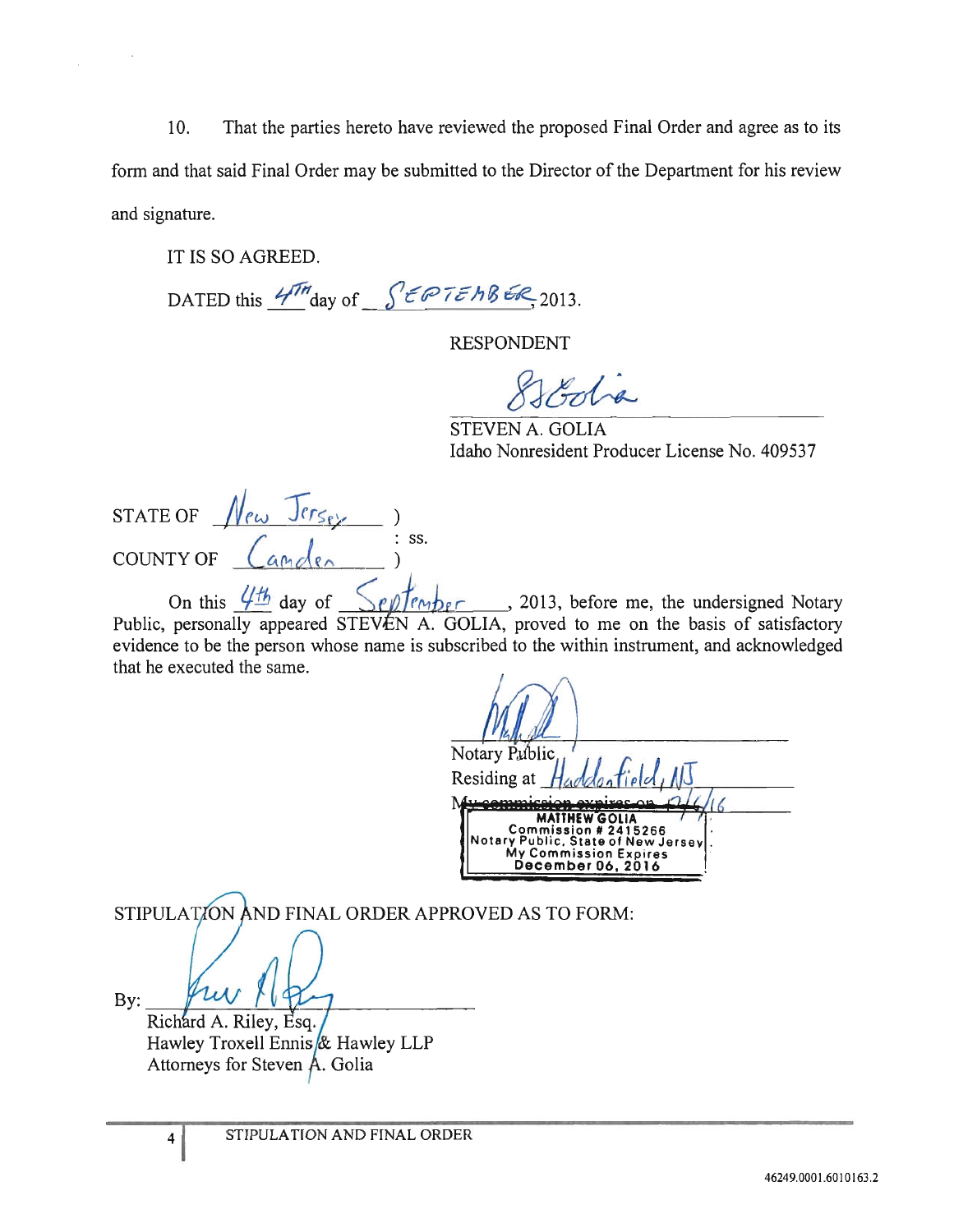DATED this  $16^{\frac{1}{2}}$  day of Syptember , 2013.

STATE OF IDAHO DEPARTMENT OF INSURANCE

By: Flinger

Bureau Chief, Company Activities Bureau

STATE OF IDAHO ) : ss, COUNTY OF ADA )

On this *lov* day of Septenher, 2013, before me, the undersigned Notary Public, personally appeared GEORGIA SIEHL, proved to me on the basis of satisfactory evidence to be the person whose name is subscribed to the within instrument, and acknowledged that she executed the same,

 $\mathbf{v}$ 

 $\mathbf{v} = \mathbf{v} \cdot \mathbf{v}$ **WAN C. REGALACTORY Public COMPUTER OF STATE OF STATE OF STATE OF STATE OF STATE OF STATE OF STATE OF STATE OF STATE OF STATE OF STATE OF STATE OF STATE OF STATE OF STATE OF STATE OF STATE OF STATE OF STATE OF STATE OF STA f9l ...** *<sup>0</sup> TA Il,..····.* ~ 'd' ~-}"/I • § <sup>I</sup>[ <sup>~</sup>**-e-** \ = SI mg at *\_\_* --=-r.:...v-=--~\_~ \_\_\_ ---c-LL~+\_ *\_\_\_ -*  $\frac{1}{2}$   $\binom{10^{TAR} \times 10^{TAR}}{100}$   $\frac{1}{2}$  esiding at  $\frac{100000 \times 10^{T} \text{ C}}{1000}$   $\frac{100000 \times 10^{T} \text{ C}}{1000}$   $\frac{100000 \times 10^{T} \text{ C}}{1000}$ STIPULATION AND FINAL CALDER WAT ROVED AS TO FORM:

STATE OF IDAHO OFFICE OF ATTORNEY GENERAL

 $5<sup>1</sup>$ 

TIPULATION AND FINAL TOOR TO NOVED AS TO

Deputy Attorney General Attorneys for Idaho Department of Insurance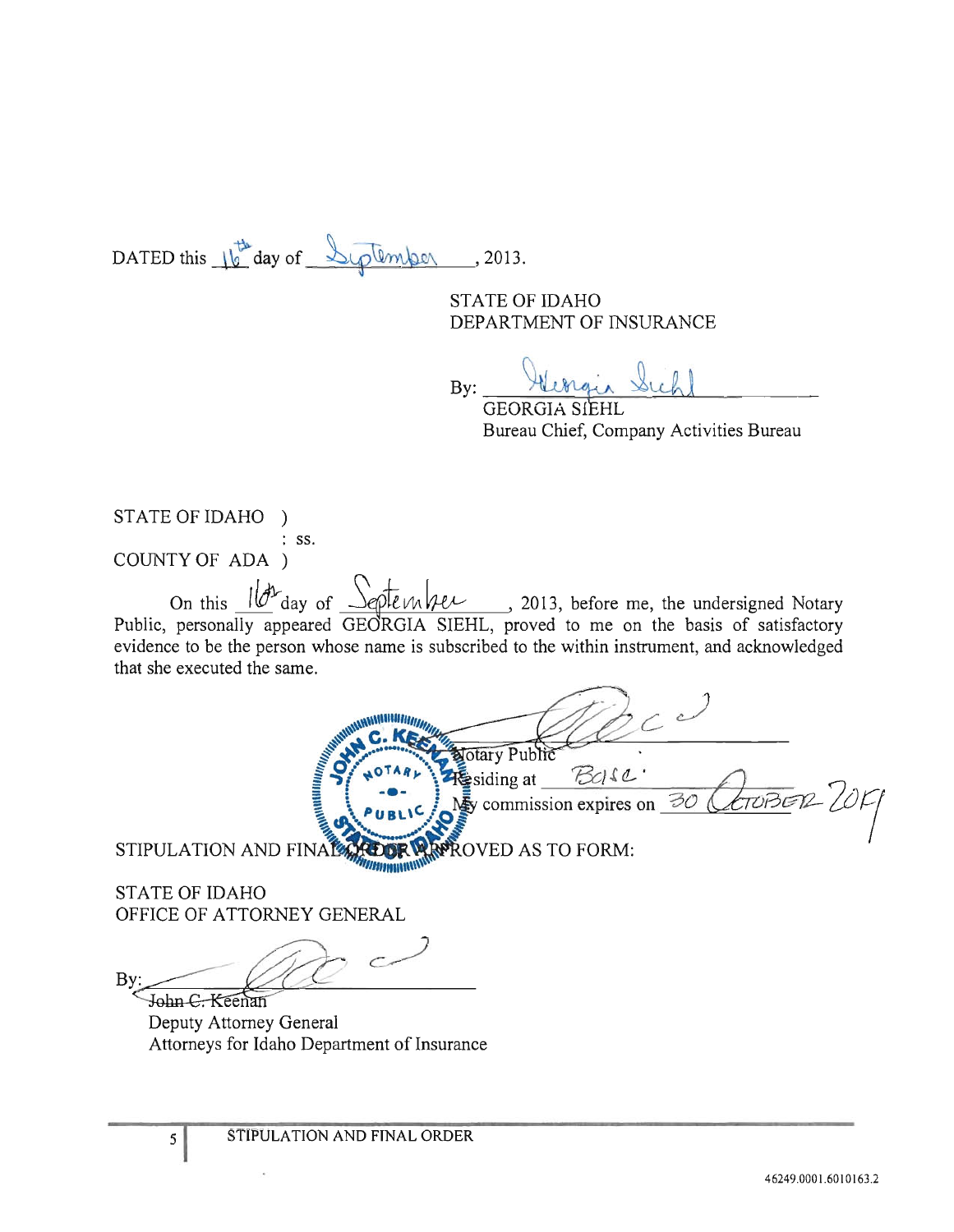#### FINAL ORDER

The parties hereto, namely the Idaho Department of Insurance and STEVEN A GOLIA, having entered into the foregoing Stipulation, the form of the order having been approved, and the Director having reviewed the same and having found that there is a basis for entry of a Final Order herein;

NOW, THEREFORE, based on the foregoing and in consideration of the premises,

IT IS HEREBY ORDERED that the foregoing Stipulation is approved and is incorporated herein as if set forth in full and made a part hereof;

IT IS FURTHER ORDERED that STEVEN A. GOLIA, shall not now or in the future, whether licensed or not licensed in the state of Idaho as a producer, solicit, negotiate, procure, or effectuate surety bonds in the state of Idaho or with Idaho residents, including but not limited to surety bonds that are to be performed in Idaho;

IT IS FURTHER ORDERED that STEVEN A. GOLIA shall not, whether licensed or not licensed in the state of Idaho as a producer, assist in the issuance or administration of surety bonds for public or private contracts to be performed in the state of Idaho, including but not limited to federal construction projects governed by or subject to the Federal Acquisition Regulations System, 48 C.F.R. Title 48, or its subsequent equivalent;

IT IS FURTHER ORDERED that STEVEN A. GOLIA shall voluntarily surrender his Idaho Nonresident Producer License No. 409537 and shall not re-apply for an Idaho producer license for a period of one (1) year;

IT IS FURTHER ORDERED that STEVEN A GOLIA shall immediately return said Idaho Nonresident Producer License No. 409537 to the Idaho Department of Insurance, P.O. Box 83720, Boise, Idaho 83720-0043; or in the alternative within a reasonable time provide to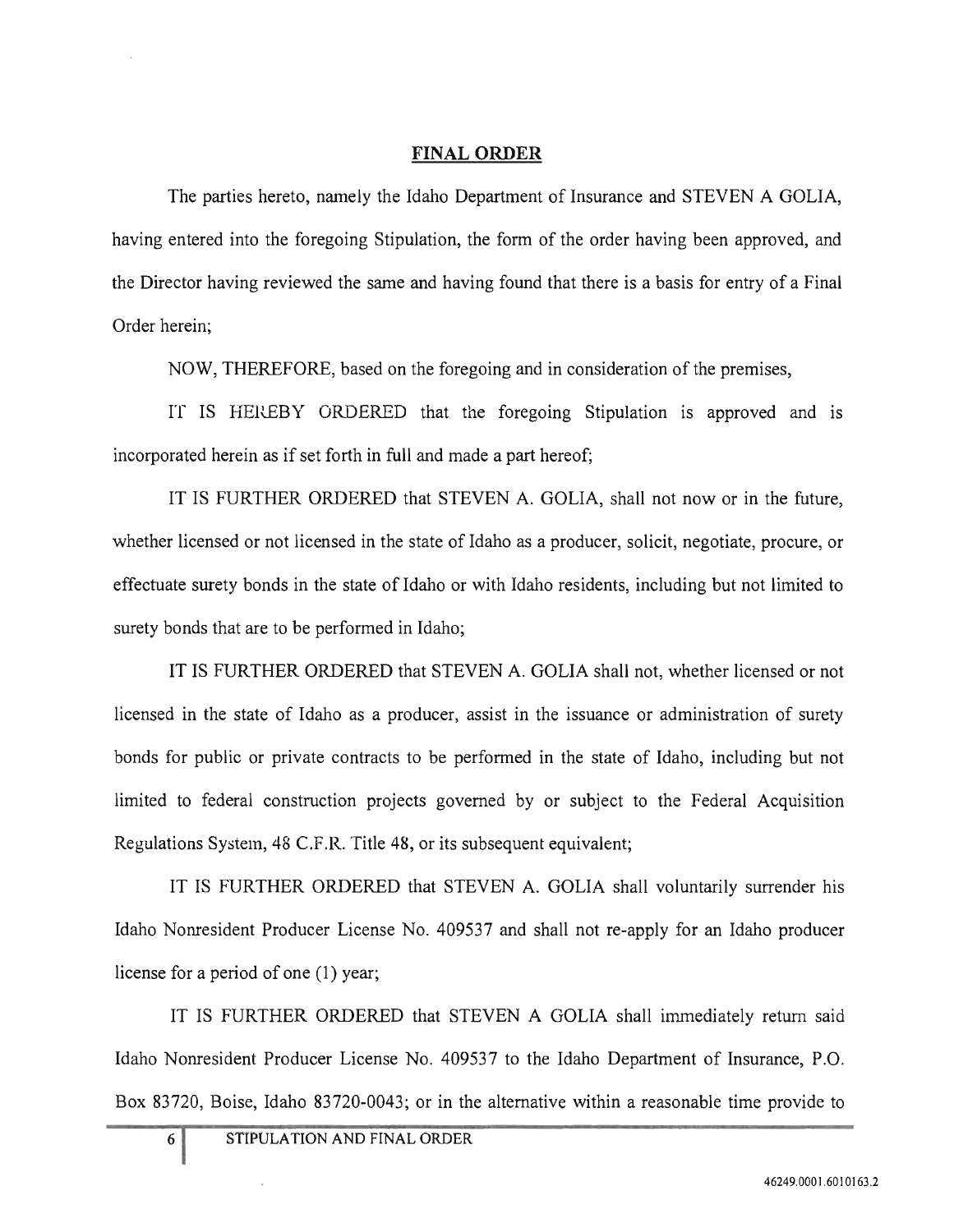the Department an appropriately executed affidavit setting forth that the Idaho Nonresident Producer License No. 409537 is lost.

IT IS FURTHER ORDERED that an administrative penalty in the amount of Five Hundred Dollars (\$500.00) is imposed against STEVEN A. GOLIA, which penalty is due and payable immediately;

IT IS FURTHER ORDERED that, upon receipt in full of the administrative penalty imposed in the foregoing paragraph, the Verified Complaint shall be DISMISSED WITH PREJUDICE.

IT IS SO ORDERED. DATEDthis \~ Of ~k~ ,2013.

STATE OF IDAHO DEPARTMENT OF INSURANCE

**WILLIA** 

Director

#### **NOTIFICATION REGARDING REPORTABLE PROCEEDINGS**

This is considered a reportable administrative proceeding. As such, it is a public record and is public information that may be disclosed to other states and reported to companies of which you are actively appointed. This information will be reported to the National Association of Insurance Commissioners (NAIC) and will appear in the Idaho Department of Insurance's online searchable database. Be aware that this proceeding must be disclosed on any license application and must be reported to any and all states in which you hold an insurance license.

 $\overline{7}$